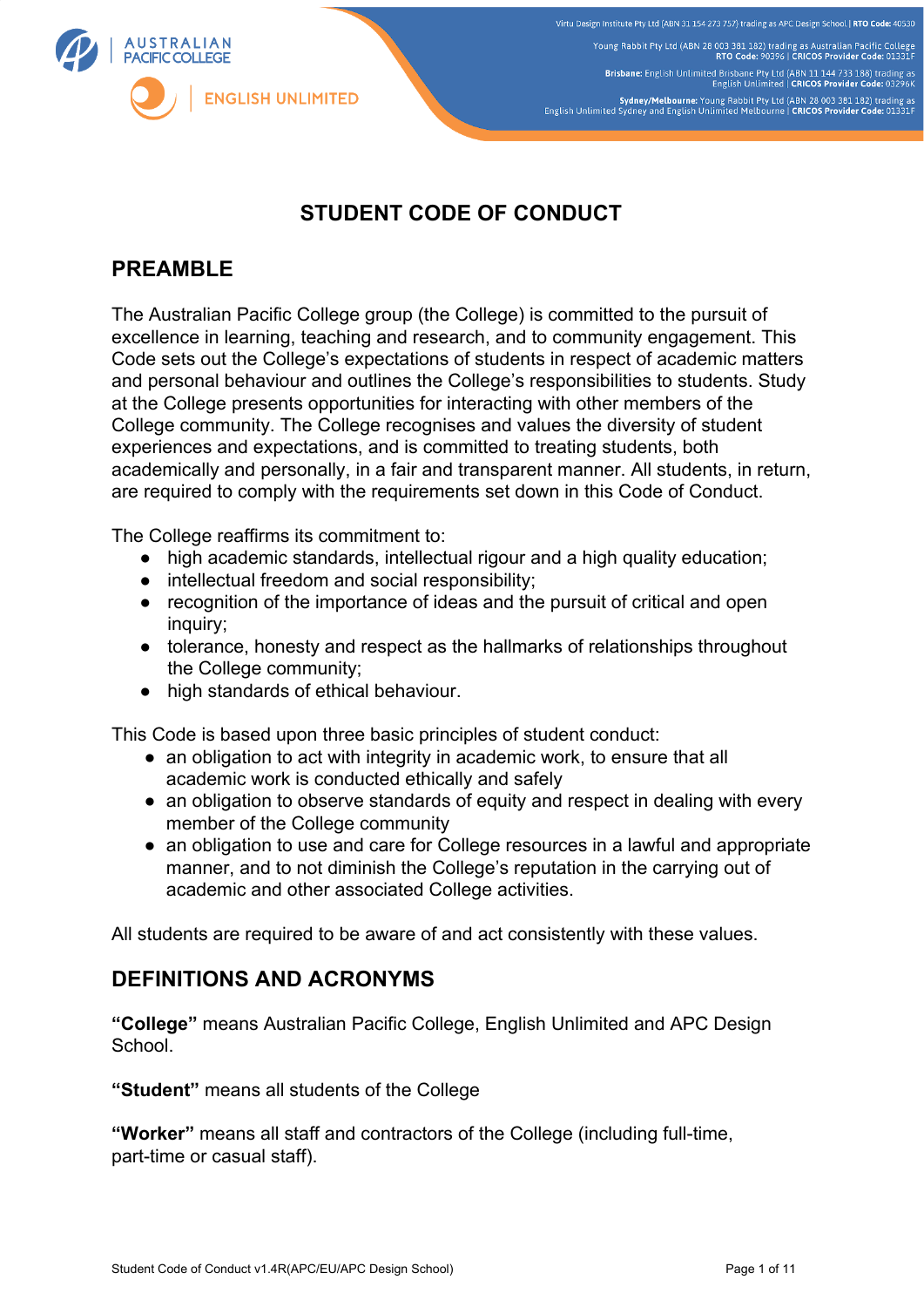

## **1. COVERAGE**

- 1.1 The Code applies to:
	- a) all students (under certain circumstances it may also apply to a previously enrolled student),
	- b) all activities on College premises and all external activities related to study,
	- c) conduct in online examinations and online academic work,
	- d) all students representing the College (such as at sporting and social/cultural activities).

## **2. STUDENT OBLIGATIONS**

Students have an obligation to inform themselves of the College's rules and policies affecting them.

#### **2.1 Personal Conduct**

All students must:

- a) treat all workers, consultants, volunteers, any other members of the public and other students with respect, dignity, impartiality, courtesy and sensitivity;
- b) maintain a cooperative and collaborative approach to inter-personal relationships;
- c) act honestly and ethically in their dealings with College workers, consultants, volunteers, any other members of the public and other students;
- d) respect the privacy of workers, consultants, volunteers, any other members of the public and other students;
- e) ensure that they do not act in a manner that unnecessarily or unreasonably impedes the ability of workers, consultants, volunteers, any other members of the public and other students to carry out their study or work at the College;
- f) ensure that they do not act in a manner that unnecessarily or unreasonably impedes the ability of workers, consultants, volunteers, any other members of the public or other students to access or use the resources of the College;
- g) ensure that they do not become involved in or encourage discrimination against or harassment or bullying of workers, consultants, volunteers, any other members of the public or other students.
- h) identify themselves truthfully when required to do so by a College staff member and produce their student card on request to a College staff member fulfilling the requirements of their duties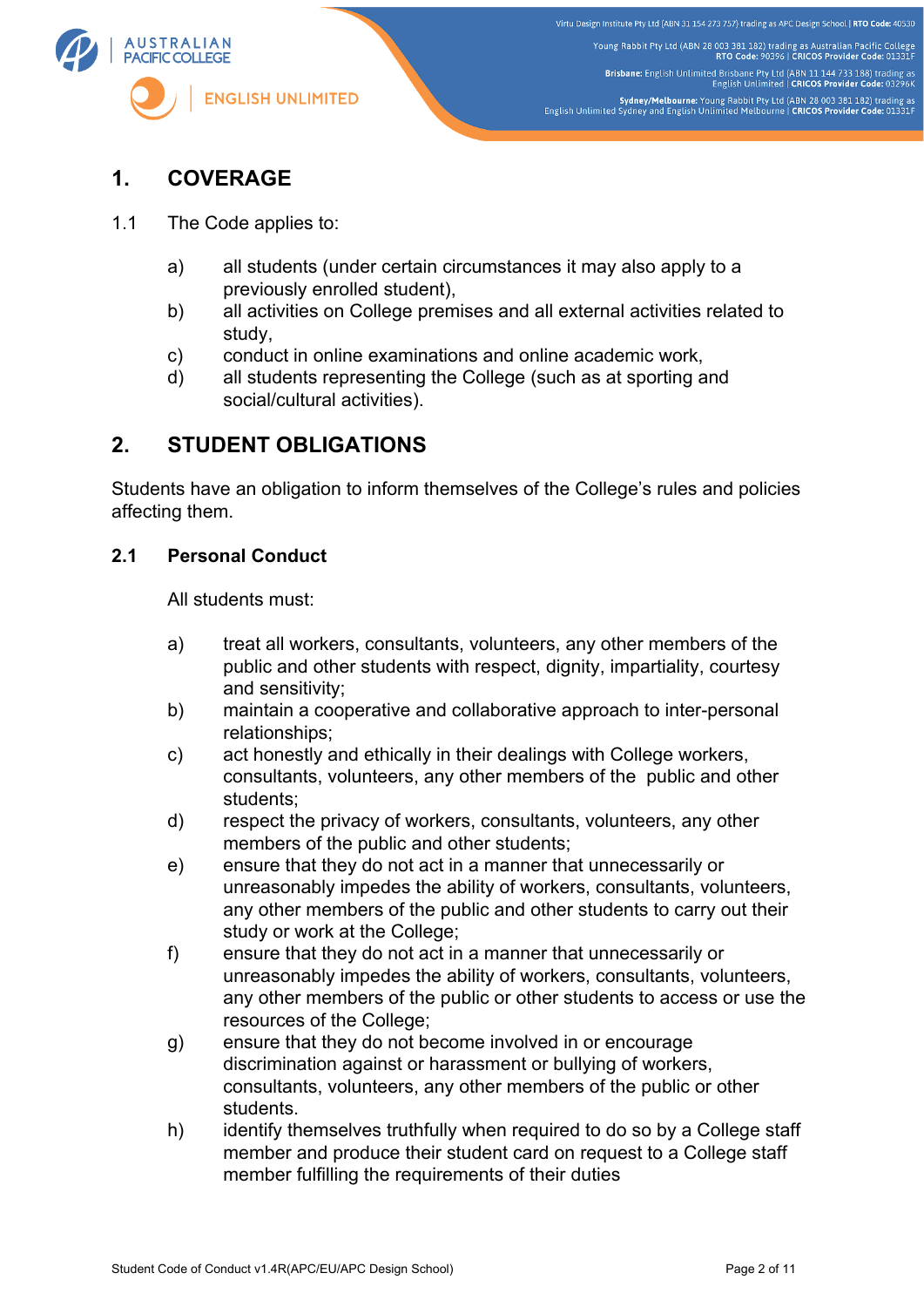

- i) not behave in any way which impairs the reasonable freedom of other persons to pursue their studies or to participate in the life of the College.
- j) not engage in any fraudulent or corrupt conduct.

#### **2.2 Equity and respect**

Students are expected to:

- a) treat all workers, other students and visitors to the college with courtesy, tolerance and respect. this extends to teaching staff in venues off-campus and online, and supervisors and others involved in workplace placements or other practicum;
- b) respect the rights of others to be treated equitably, free from all forms of unlawful discrimination and harassment, including sexual harassment;
- c) respect the rights of others to express political and religious views and not engage in behaviour that is obscene, dangerous or could reasonably be considered to be offensive to others;
- d) not engage in behaviour that is unlawful, discriminatory, harassing, or bullying;
- e) not engage in behaviour that is perceived to be threatening or intimidating or causes any person to fear for their personal safety or well-being;
- f) not behave in a way that disrupts or interferes with any teaching or academic activity of the College authorised to be held on a campus of the College;
- g) not engage in any fraudulent or corrupt conduct.

#### **2.3 Academic Conduct**

Students are expected to:

- a) maintain current information in the student information system, and observe key dates and deadlines;
- b) conduct themselves honestly and in compliance with College expectations;
- c) comply with the conventions of academic scholarship and ensure the proper use of copyright material;
- d) not engage in plagiarism or other academic misconduct;
- e) act ethically and honestly in the preparation, conduct, submission of academic work, and during all forms of assessment, including formal examinations and informal tests;
- f) conduct themselves in a manner conducive to the proper functioning of the College, which is dedicated to the pursuit of academic excellence;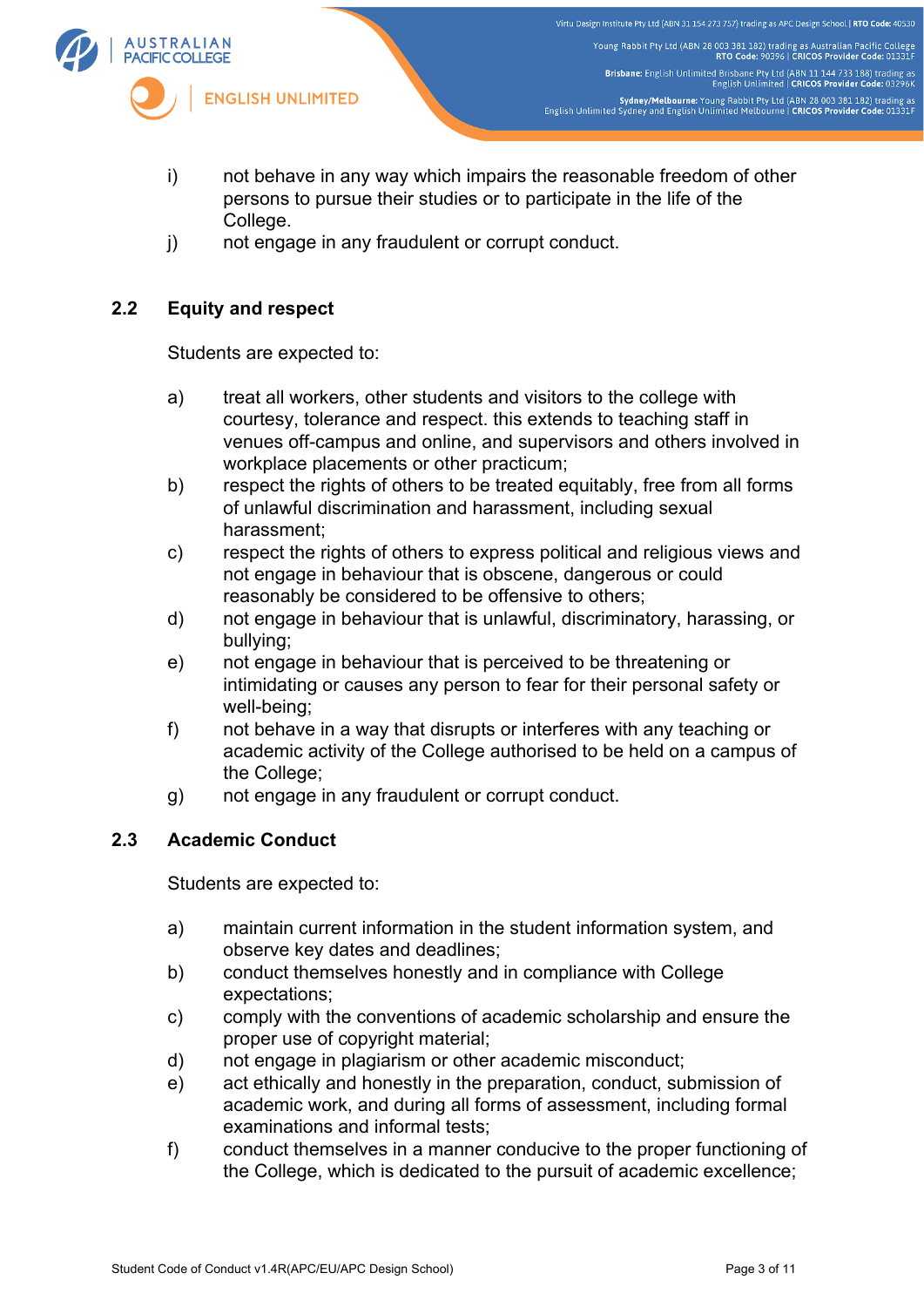

- g) actively participate in the learning process;
- h) attend scheduled course teaching activities and submit assessment tasks on time, unless unforeseen or exceptional circumstances arise;
- i) behave ethically, avoiding any action or behaviour that would unfairly disadvantage or advantage either themselves or another student;
- j) behave professionally, ethically and respectfully in all dealings with the College's learning partners during work placements and practicums;
- k) read all official correspondence from the College, including email and SMS messages;
- l) use College resources, including information and communication technology resources, in a lawful and ethical manner and for College purposes only, unless express permission has been granted for non-College or private usage.

#### **2.4 College resources and reputation**

Students are expected to:

- a) use and care for all College resources in a lawful and ethical manner, mindful of the need for resources to be shared by all members of the College community;
- b) ensure their actions or inactions as a student do not harm, or bring into disrepute, the College's reputation or good standing;
- c) not engage in behaviour that is detrimental to College property;
- d) not participate in any learning activity, such as lectures or tutorials, while under the influence of alcohol or other drugs;
- e) not use, possess or supply any prohibited drug, substance or weapon on campus;
- f) not misuse College facilities in a manner which is unlawful or which will be detrimental to the rights and properties of others;
- g) not use the College's name, reputation or crest for private gain or the gain of a third party, or private business or commercial purposes, without prior permission;
- h) not use College resources for private gain or the gain of a third party, or private business or commercial purposes, without prior permission;
- i) not engage in any fraudulent or corrupt conduct.

NOTE: Student expectations and obligations are summarised in Table 1.

## **3. COLLEGE RESPONSIBILITIES**

#### **3.1 Learning, teaching and research**

The College has responsibilities to ensure that students: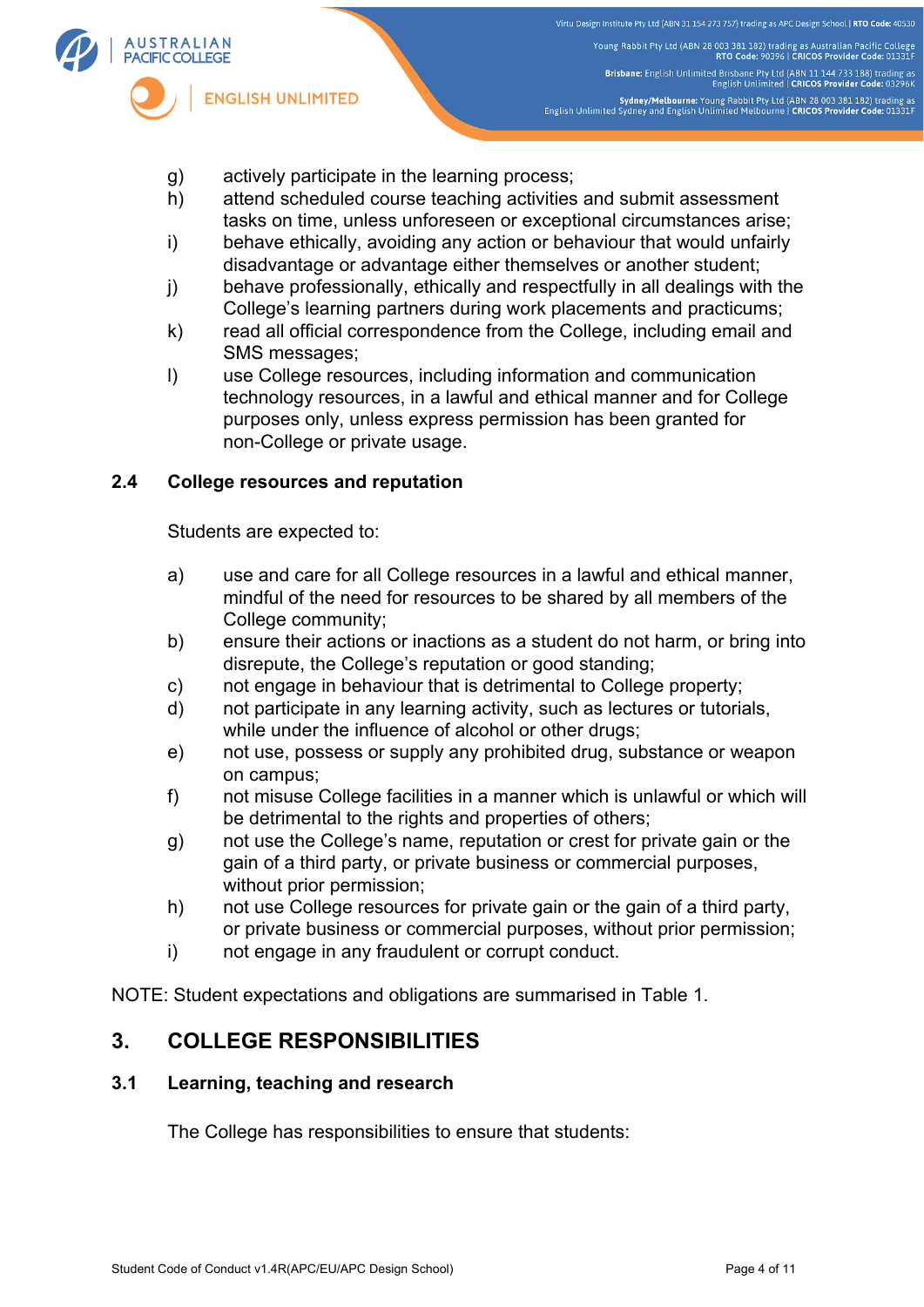

- a) study in an academic environment which fosters student participation in rational debate and in which students can freely express alternative points of view;
- b) are considered for selection into courses or programs on the basis of criteria that are valid, explicit, fair and reliable;
- c) enrol in courses and programs of study that are of high standard, satisfy relevant professional requirements, are up-to-date and based on research, study and discourse in the discipline;
- d) have reasonable access to appropriately qualified academic staff and academic and learning support services;
- e) have reasonable access to materials, equipment and other resources to enable completion of academic courses;
- f) receive timely, complete, clear and accurate information in relation to the content, objectives, cost and assessment tasks of courses, timely and appropriate feedback on assessment tasks, timely and appropriate information in relation to administrative procedures that apply to them;
- g) can provide feedback on the teaching, learning and research environment;
- h) study and work in a safe, harmonious, tolerant and productive academic environment.

### **3.2 The College experience**

The College has responsibilities to ensure that students:

- a) are treated with courtesy, tolerance and respect as valued members of the college community;
- b) participate in the decision-making processes of the College;
- c) are treated fairly, impartially and consistently in all aspects of College policy, procedures and practice ;
- d) are treated equitably, free from all forms of unlawful discrimination and harassment, including sexual harassment;
- e) have reasonable access to support services if experiencing personal, academic or disability related difficulties;
- f) have reasonable access to records held about them;
- g) receive respect and protection of their privacy;
- h) can complain about an academic or administrative decision that affects them if there are grounds for believing that the decision may have been made on inappropriate criteria;
- i) can lodge a complaint or appeal without fear of victimisation and with assurance that the matter will be treated seriously, expeditiously and sensitively having due regard to procedural fairness and confidentiality.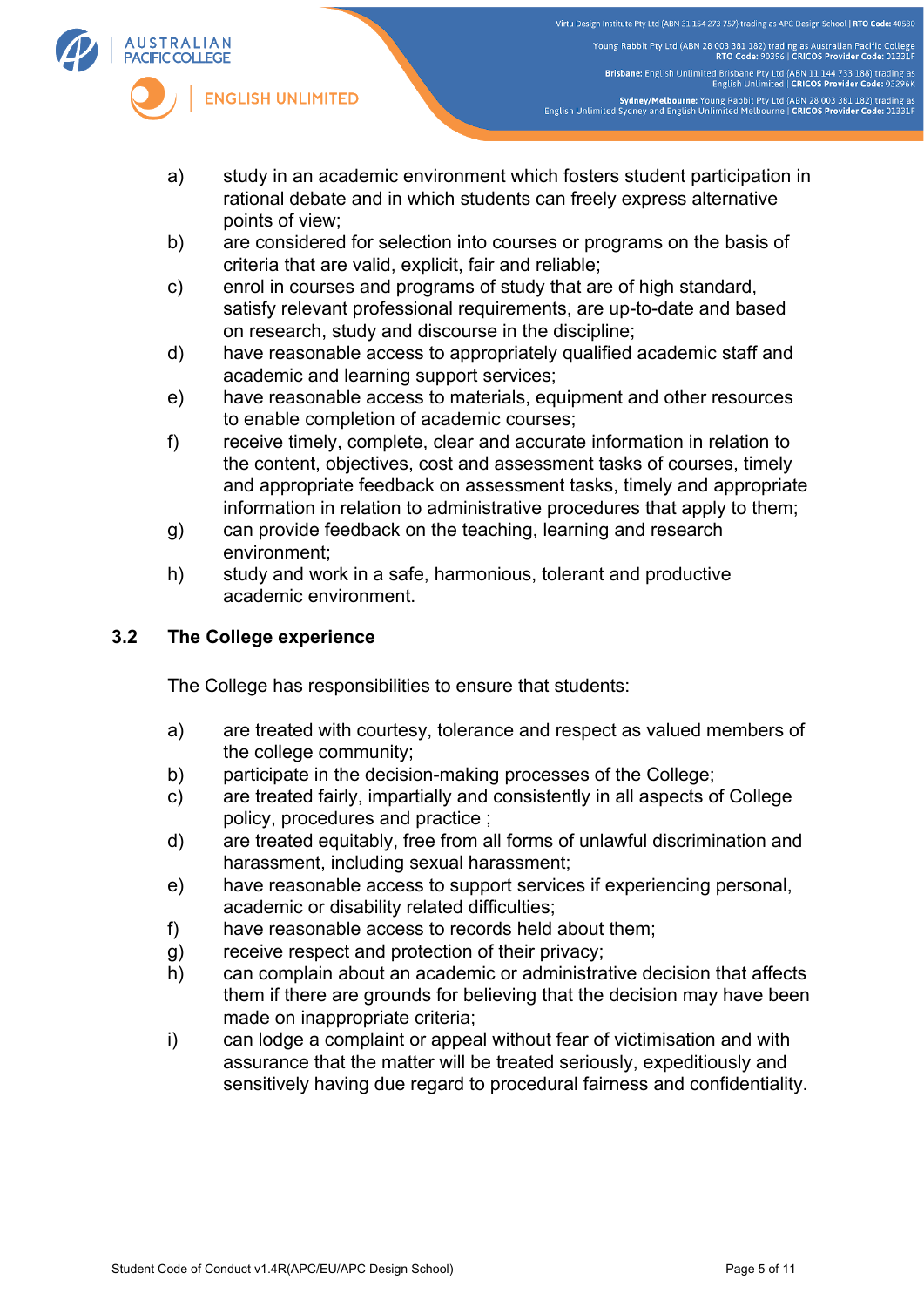

# **4. STUDENT MISCONDUCT**

There may be occasions when a student's conduct is a cause of concern in relation to the safety of that student, staff or other students. Such concerns should be referred to the Principal Academic Director or the Campus Director/Campus Manager who will arrange for assistance to be provided to the student concerned if considered warranted and in the best interests of the student.

#### **4.1 Procedural Fairness**

- a) The College is committed to the principles of procedural fairness and natural justice. This includes:
	- i) the presumption of innocence unless guilt is freely admitted or proved by clear and convincing evidence
	- ii) the right to be heard
	- iii) the right to be treated without bias
	- iv) the right to be informed of allegations being made and to be provided with an opportunity to respond to these
	- v) the right to be given reasons for any decision.
- b) The student shall be given an opportunity to correct information, explain mitigating circumstances and make a submission as to the penalty/ies that may be imposed.
- c) No member of staff can make a determination on a misconduct matter if he or she has had prior involvement in any aspect of the allegation.
- d) Students are entitled to due notice of any allegations of student misconduct made against them. Allegations may be amended at any time before their determination, provided the student has received notice.
- e) Knowledge that a student has been found guilty of a past misconduct offence shall not be taken into consideration when determining guilt relating to the current allegation.
- f) The College takes multiple breaches of the Student Code of Conduct seriously. Knowledge that a student has been found guilty of a past misconduct offence will be taken into account when determining the penalty/ies to be imposed.
- g) If multiple allegations of a similar nature come to light at the same time, these can be considered as one allegation if the Principal Academic Director/Campus Director believes that is appropriate in the circumstances.
- h) The standard of proof used in determining misconduct matters is whether the Principal Academic Director/Campus Director, after evaluating the evidence presented, believes it is more likely than not that the allegation against the student has been justified.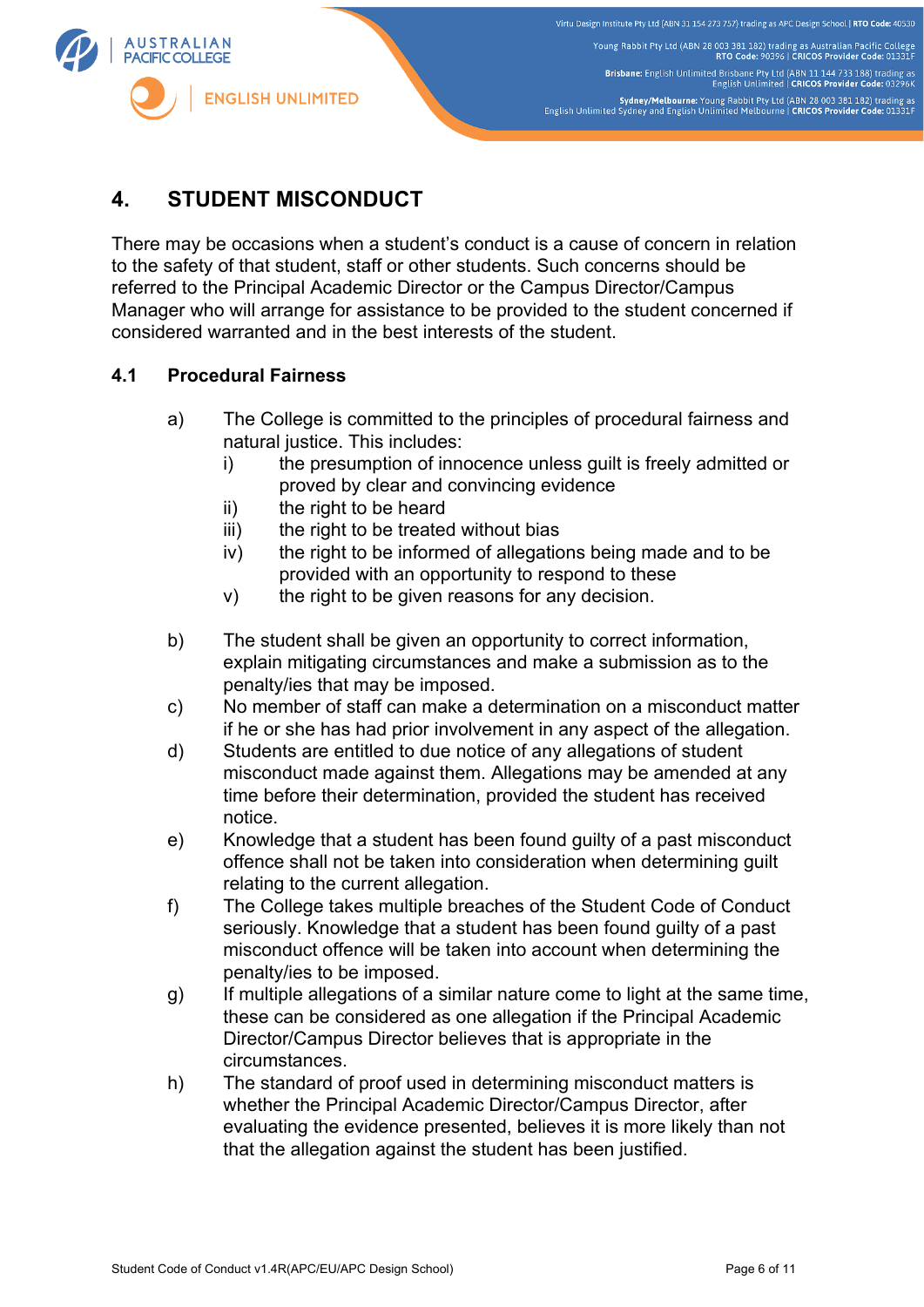

- i) The College is committed to investigating and determining allegations of student misconduct as expeditiously as is practical recognising that a student can be significantly affected by delay in the resolution of the matter. A specified time period may be extended at the discretion of the Principal Academic Director/Campus Director.
- j) The Procedure for dealing with Allegations of Misconduct is as follows: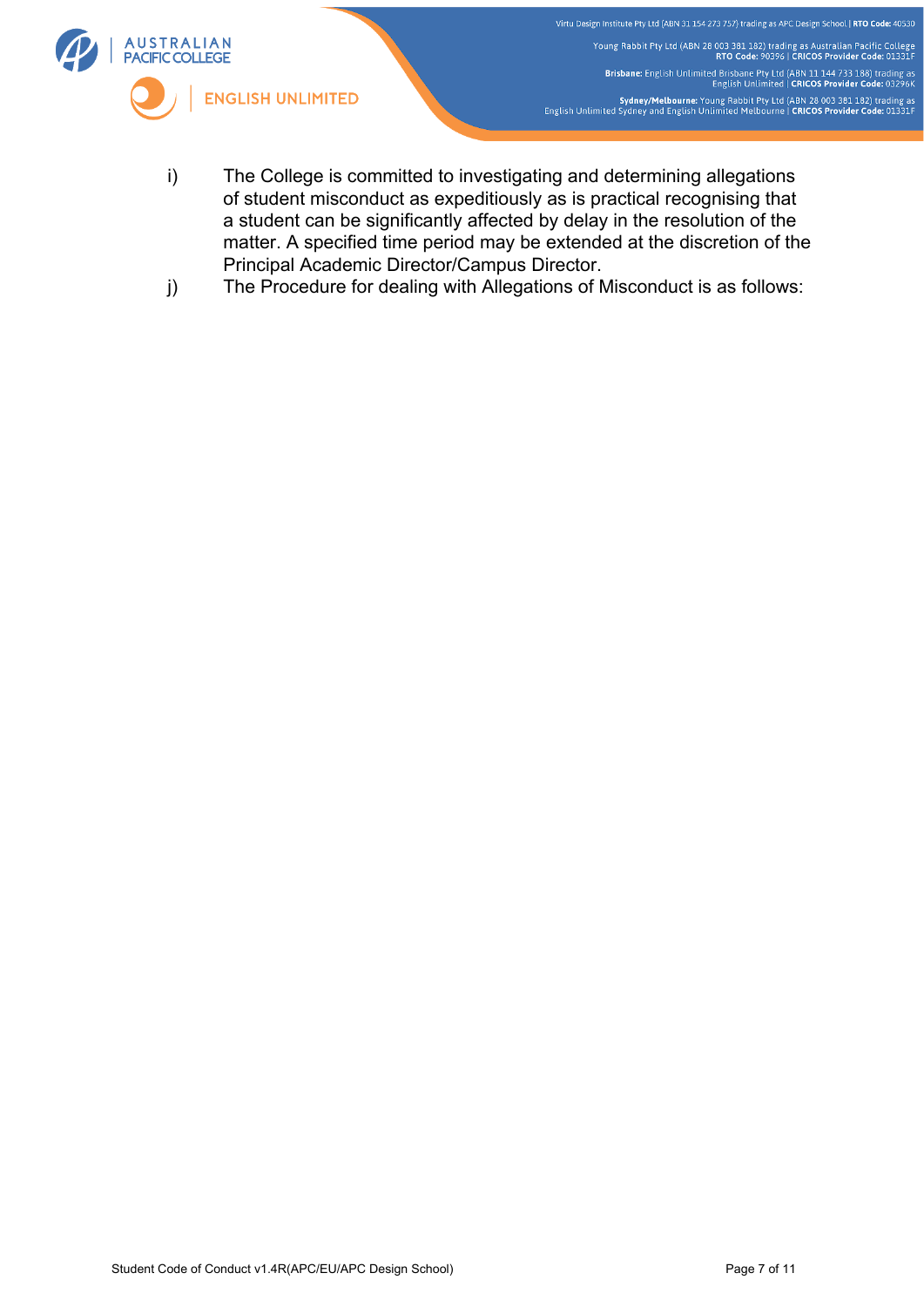

Virtu Design Institute Pty Ltd (ABN 31 154 273 757) trading as APC Design School | RTO Code: 40530

Young Rabbit Pty Ltd (ABN 28 003 381 182) trading as Australian Pacific College<br>RTO Code: 90396 | CRICOS Provider Code: 91331F

Brisbane: English Unlimited Brisbane Pty Ltd (ABN 11 144 733 188) trading as<br>English Unlimited | CRICOS Provider Code: 03296K

Sydney/Melbourne: Young Rabbit Pty Ltd (ABN 28 003 381 182) trading as<br>English Unlimited Sydney and English Unlimited Melbourne | CRICOS Provider Code: 01331F

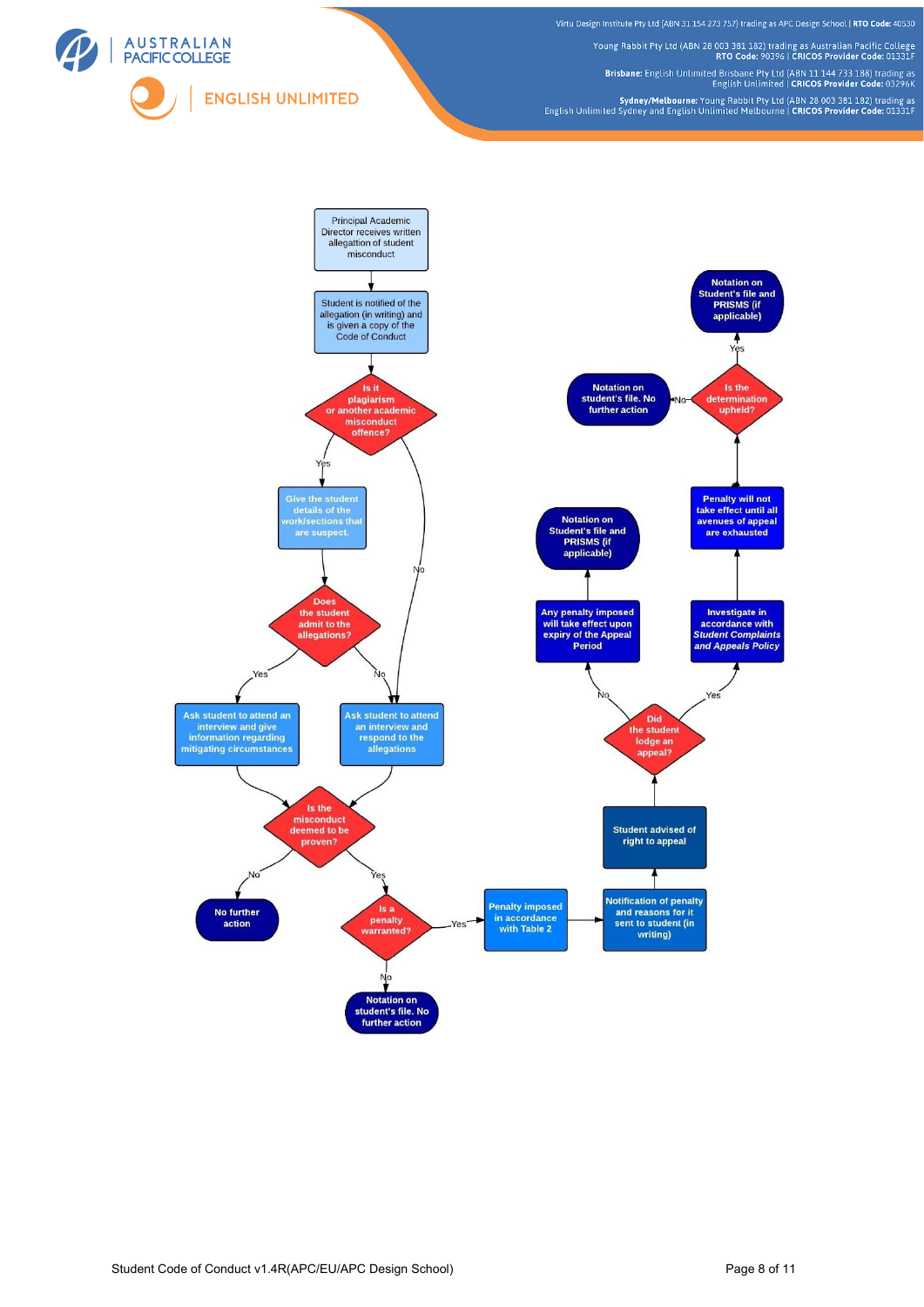

NOTE: An appeal by the student can be based on one or more of the following:

- lack of procedural fairness in the investigation process conducted by the College;
- that the determination was manifestly unreasonable or cannot be supported having regard to the evidence;
- provision of new evidence not available to the student or Principal Academic Director/Campus Director at the time of the original investigation.

NOTE: Penalties for misconduct are summarised in Table 2

#### **Table 1: Student's Expectations and Responsibilities**

| <b>Area</b>                                              | <b>My Expectations</b>                         | <b>My Responsibilities</b>         |
|----------------------------------------------------------|------------------------------------------------|------------------------------------|
| <b>Environment</b>                                       | I should feel safe at the college              | I should consider the safety of    |
|                                                          |                                                | others at all times                |
|                                                          | I should feel happy at the college             | I should consider the happiness of |
|                                                          |                                                | others at all times                |
|                                                          |                                                |                                    |
|                                                          | I should enjoy clean surroundings              | I should put litter in the bin and |
|                                                          |                                                | show consideration for others      |
| <b>Harassment</b>                                        | I should not be bullied while at the           | I should not bully others          |
|                                                          | college                                        |                                    |
|                                                          |                                                | I should not tease others          |
|                                                          | I should not be teased while at the<br>college |                                    |
| <b>Politeness</b>                                        | I expect to be spoken to politely              | I should speak to others politely  |
|                                                          |                                                |                                    |
|                                                          | I expect to be treated fairly                  | I should treat others fairly       |
|                                                          |                                                |                                    |
|                                                          | I expect consideration from others             | I should be considerate to others  |
| <b>Respect</b>                                           | I expect my property to be safe                | I should not touch the property of |
|                                                          |                                                | others without permission          |
|                                                          | I expect college property not to be            | I should not vandalise college     |
|                                                          | vandalised                                     | property                           |
|                                                          |                                                | I should tolerate the beliefs and  |
|                                                          | I expect my beliefs and ideas to be            | ideas of others                    |
|                                                          | tolerated                                      |                                    |
| I expect to be able to do my work<br><b>Co-operation</b> |                                                | I should not interrupt others      |
| /obedience                                               | without interruption                           |                                    |
|                                                          | I am here to learn and achieve my              | I should be prepared for lessons   |
|                                                          | best                                           | and do my best at all times        |
|                                                          |                                                | I should act in a responsible      |
|                                                          | I expect everyone to act responsibly           | manner                             |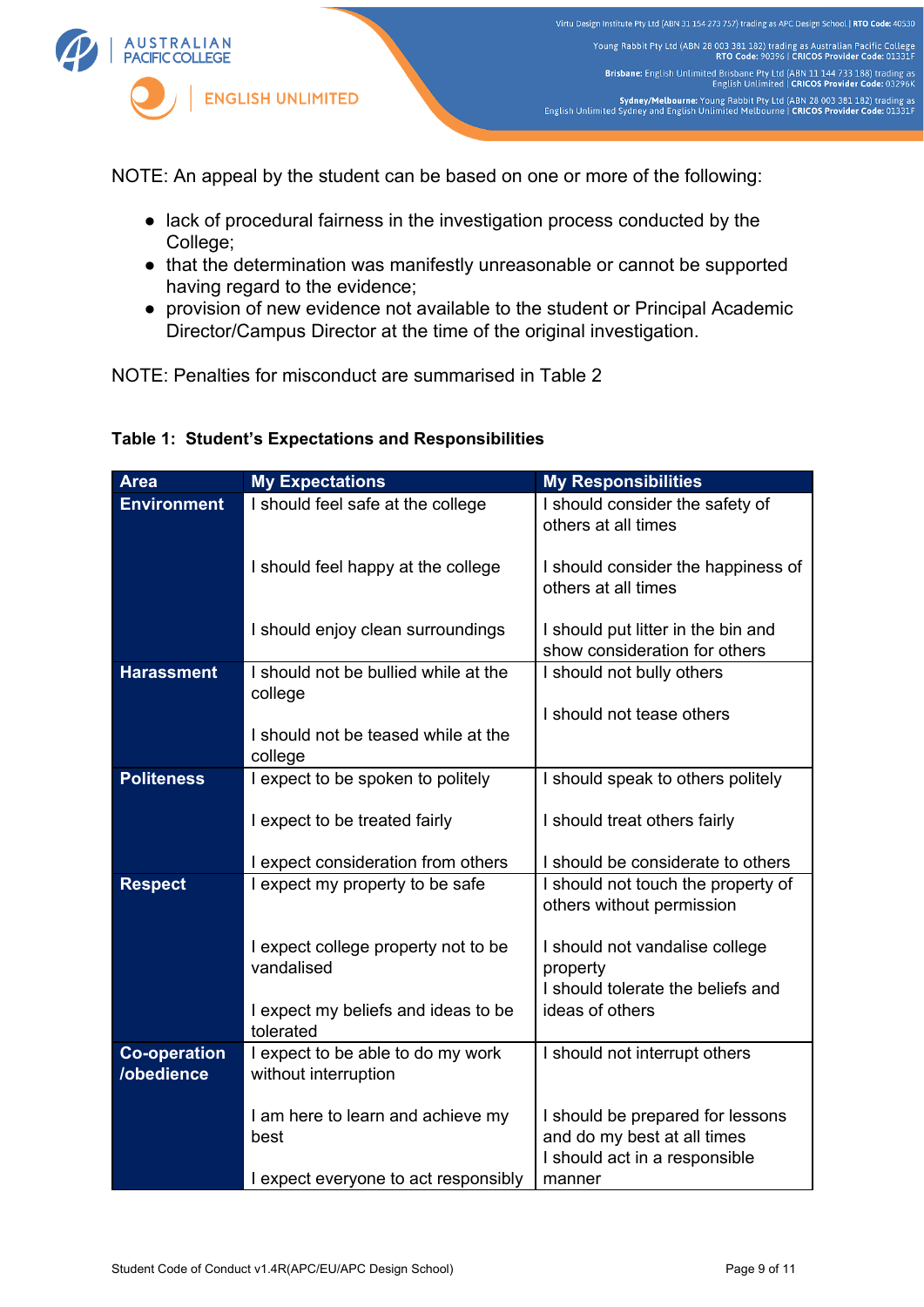

#### **Table 2: Penalties for Misconduct**

Possible penalties for the alleged misconduct by a student are set out in the table below. One or more of the possible penalties may be applied depending on the circumstances.

| <b>ALLEGED MISCONDUCT</b>                                                                                                                                                                 | <b>POSSIBLE PENALTIES IF</b>                                                                                                                                                                                                                                                               |  |  |
|-------------------------------------------------------------------------------------------------------------------------------------------------------------------------------------------|--------------------------------------------------------------------------------------------------------------------------------------------------------------------------------------------------------------------------------------------------------------------------------------------|--|--|
|                                                                                                                                                                                           | <b>MISCONDUCT IS PROVEN</b>                                                                                                                                                                                                                                                                |  |  |
| Misuse of the property of the College,<br>alleged failure to treat teaching or other<br>staff and other students with courtesy,<br>tolerance and respect within the School<br>environment | Formal reprimand or formal warning;<br>$\bullet$<br>Withdrawal of student access to the<br>$\bullet$<br>property of the College for a period<br>not exceeding the remainder of the<br>current semester;<br>Restitution of damages;<br>$\bullet$<br>Remedial educative action.<br>$\bullet$ |  |  |
| Misuse of College information technology,<br>or computing resources                                                                                                                       | Formal reprimand or formal warning;<br>$\bullet$<br>loss or restriction of access to College<br>$\bullet$<br>IT Facilities;<br>Remedial educative action.<br>$\bullet$                                                                                                                     |  |  |
| Plagiarism                                                                                                                                                                                | Formal reprimand or formal warning;<br>$\bullet$<br>Reduction in marks for the course;<br>Failure in the course<br>$\bullet$<br>Remedial educative action.<br>$\bullet$                                                                                                                    |  |  |
| Examination misconduct in a formal<br>examination                                                                                                                                         | Formal reprimand or formal warning;<br>$\bullet$<br>Reduction in marks;<br>$\bullet$<br>Failure in the course;<br>$\bullet$<br>Remedial educative action.<br>$\bullet$                                                                                                                     |  |  |
| Behaviour that is unlawful, discriminatory,<br>sexually inappropriate, bullying, harassing,<br>invades another's privacy or causes any<br>person to fear for their personal safety        | Formal reprimand or formal warning;<br>$\bullet$<br>Suspension or exclusion<br>$\bullet$<br>Remedial educative action.<br>$\bullet$                                                                                                                                                        |  |  |
| Behaviour that is disruptive of any teaching<br>or learning activity, including private study,<br>or any other activity conducted by the<br>College                                       | Formal reprimand or formal warning;<br>$\bullet$<br>Reduction in marks for the course;<br>$\bullet$<br>Failure in the course;<br>$\bullet$<br>Remedial educative action.<br>$\bullet$                                                                                                      |  |  |
| Serious misconduct relating to entry into a<br>course or receiving an award the student<br>was not legitimately eligible for, or entitled<br>to.                                          | Revoke an award<br>$\bullet$<br>Annul grades awarded on an<br>$\bullet$<br>academic statement;<br>suspension or exclusion<br>$\bullet$                                                                                                                                                     |  |  |
| Any other misconduct not covered<br>elsewhere                                                                                                                                             | Any one or more of the penalties listed<br>$\bullet$<br>above, as appropriate.                                                                                                                                                                                                             |  |  |

.